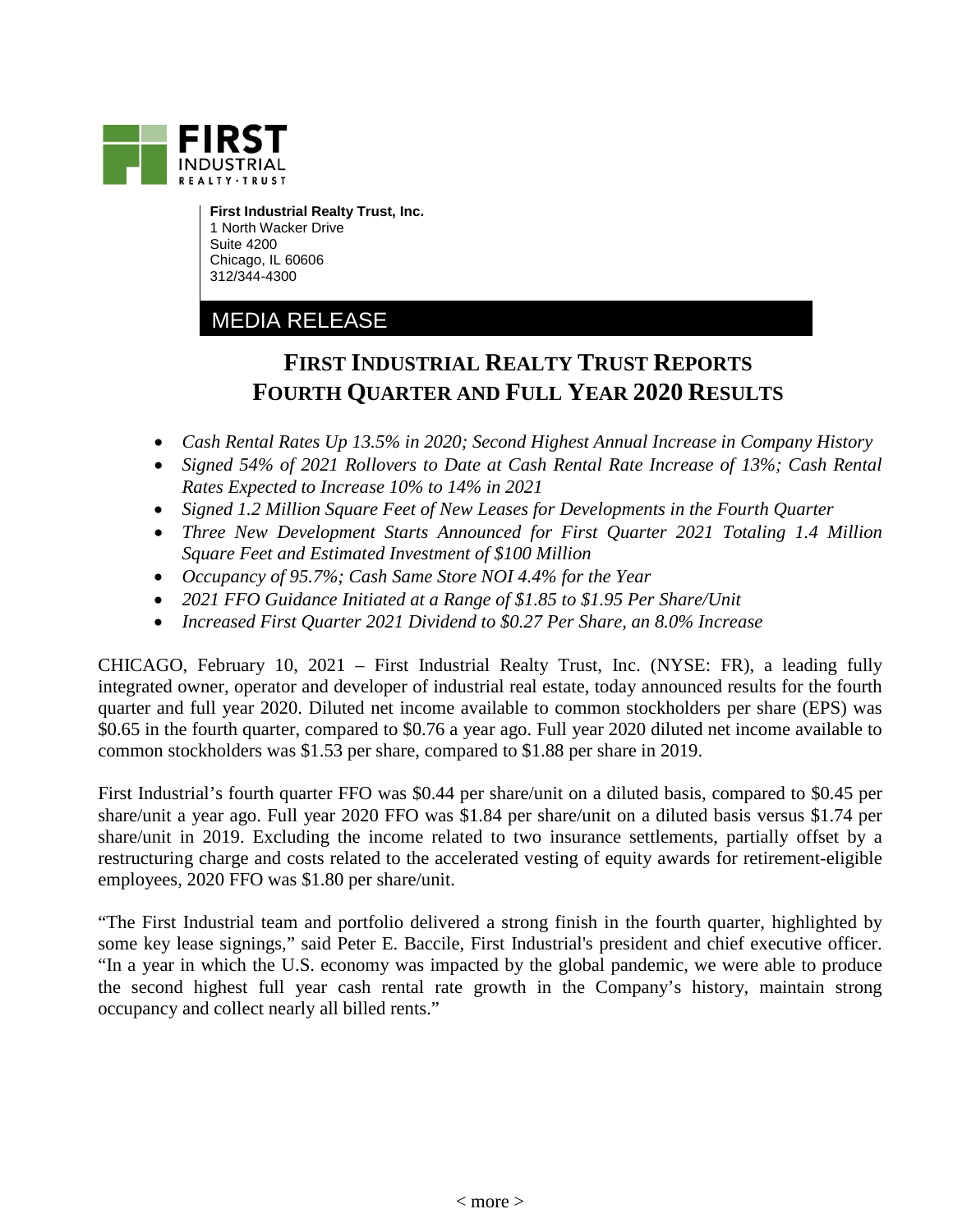#### **Portfolio Performance**

- In service occupancy was 95.7% at the end of the fourth quarter of 2020, compared to 96.3% at the end of the third quarter of 2020, and 97.6% at the end of the fourth quarter of 2019.
- In the fourth quarter, rental rates increased 10.4% on a cash basis. For the full year, rental rates increased 13.5% on a cash basis, which is the second highest annual increase in company history.
- The Company, to date, has signed approximately 54% of 2021 rollovers by square footage at a cash rental rate increase of approximately 13%. We expect increases in cash rental rates for new and renewal lease commencements of 10% to 14% in 2021.
- For the fourth quarter, tenant retention of square footage up for renewal was 80.6% and leasing costs were \$3.58 per square foot. For the full year, tenant retention of square footage up for renewal was 76.8% and leasing costs were \$3.01 per square foot.
- Same property cash basis net operating income before termination fees ("SS NOI") increased 1.3% reflecting increased rental rates on new and renewal leasing and contractual rent escalations, partially offset by lower average occupancy and an increase in free rent. For the full year, SS NOI increased 4.4%.

In 2020, the Company:

- Collected 99% of monthly rental billings every month from April through December. Factoring in reserves, collections were nearly 100% during this period.
- Collected 100% of amounts outstanding related to tenants with deferral agreements.

### **Development Leasing**

During the fourth quarter, the Company:

- Leased 100% of its 358,000 square-foot First Redwood Logistics Center I Building A in the Inland Empire.
- Leased 100% of its 72,000 square-foot First Redwood Logistics Center II Building C in the Inland Empire.
- Leased 100% of its three-building 377,000 square-foot First Cypress Creek Commerce Center in South Florida.
- Leased 101,000 square feet of its 434,000 square-foot First Park 121 Building E in Dallas to bring that building to 100% leased.
- Leased 100% of its 199,000 square-foot First Fossil Creek Commerce Center in Dallas.
- Leased 25,000 square feet of its 125,000 square-foot First Park 121 Building B in Dallas to bring that building to 100% leased.
- Leased 88,000 square feet of its 356,000 square-foot First Joliet Logistics Center in Chicago to bring that building to 100% leased.

In the first quarter of 2021 to date, the Company:

• Leased 100% of its 44,000 square-foot First Redwood Logistics Center I Building B in the Inland Empire.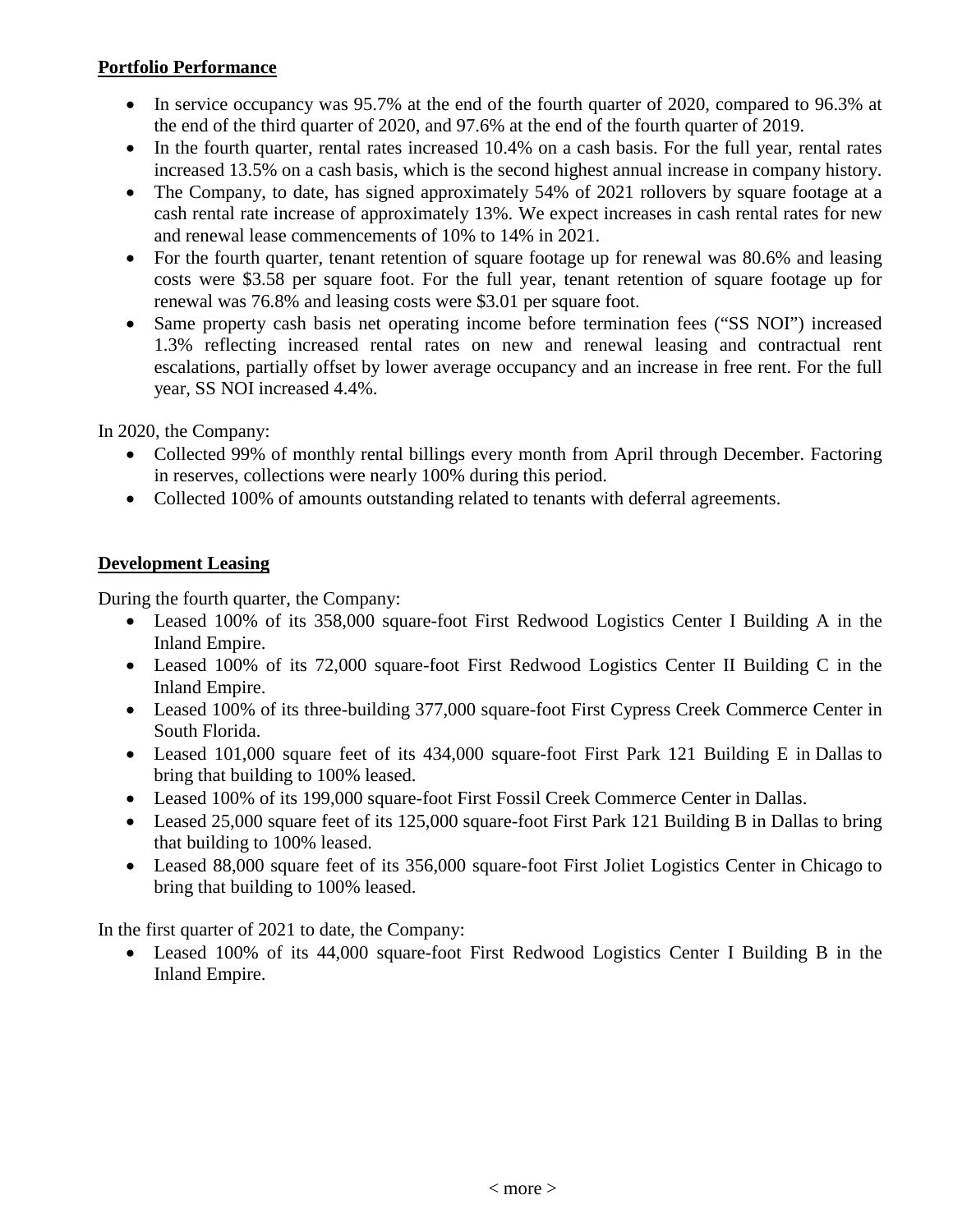#### **Investment and Disposition Activities**

In the fourth quarter, the Company:

- Commenced development of two projects in South Florida totaling 733,000 square feet, with an estimated total investment of \$112.9 million comprised of:
	- o First Park Miami three buildings totaling 592,000 square feet; \$91.2 million estimated investment.
	- o First 95 Distribution Center 141,000 square feet; \$21.7 million estimated investment.
- Acquired a 644,000 square-foot 100% leased building in Phoenix for \$42.6 million from our First Park @ PV303 joint venture upon completion. Purchase price is net of our \$5.2 million share of the joint venture's gain on sale and incentive fee.
- Sold 15 buildings totaling 1.3 million square feet for a total of \$97.1 million.
- Sold 93 acres to two separate users at the First Park @ PV303 joint venture; First Industrial's share of the sales price was \$11.0 million.

For the full year 2020, the Company:

- Placed in service 10 developments, 79% leased, totaling 2.5 million square feet, with an estimated total investment of \$221.7 million and a cash yield of 7.2%.
- Acquired eight buildings totaling 1.5 million square feet for \$154.4 million.
- Acquired six land parcels totaling 128.8 acres for a total investment of \$69.6 million.
- Formed a new joint venture with Diamond Realty, the U.S. real estate investment arm of Mitsubishi Corporation, that acquired 569 acres at the Camelback 303 business park in Phoenix. The total purchase price was \$70.5 million and First Industrial has a 43% interest in the venture.
- Sold 28 buildings totaling 1.9 million square feet for a total of \$153.4 million. This excludes the sale below in which the tenant exercised its purchase option.
- Closed on the sale of a 618,000 square-foot building in Phoenix for \$54.5 million. The transaction was recognized in the third quarter of 2019 at the time the tenant exercised its purchase option.

In the first quarter of 2021, the Company:

- Expects to commence development of three projects totaling 1.4 million square feet, with an estimated total investment of \$99.6 million comprised of:
	- o First Park @ PV303 Building C in Phoenix 548,000 square feet; \$42.6 million estimated investment, site wholly owned by FR.
	- o First Rockdale IV in Nashville 500,000 square feet; \$26.8 million estimated investment.
	- o First Wilson Logistics Center I in the Inland Empire 303,000 square feet; \$30.2 million estimated investment.
- Acquired a 4.9-acre land site adjacent to our First March Logistics Center site in the Inland Empire East for \$2.7 million.
- Expects to sell one building in Houston totaling 664,000 square feet for an estimated sales price of \$42 million.

"We are very pleased with the tenant demand we saw in the fourth quarter in our core portfolio and developments," said Johannson Yap, First Industrial's chief investment officer. "We are replenishing our development pipeline with several new projects in target markets to serve growing tenant demand and drive future cash flow growth."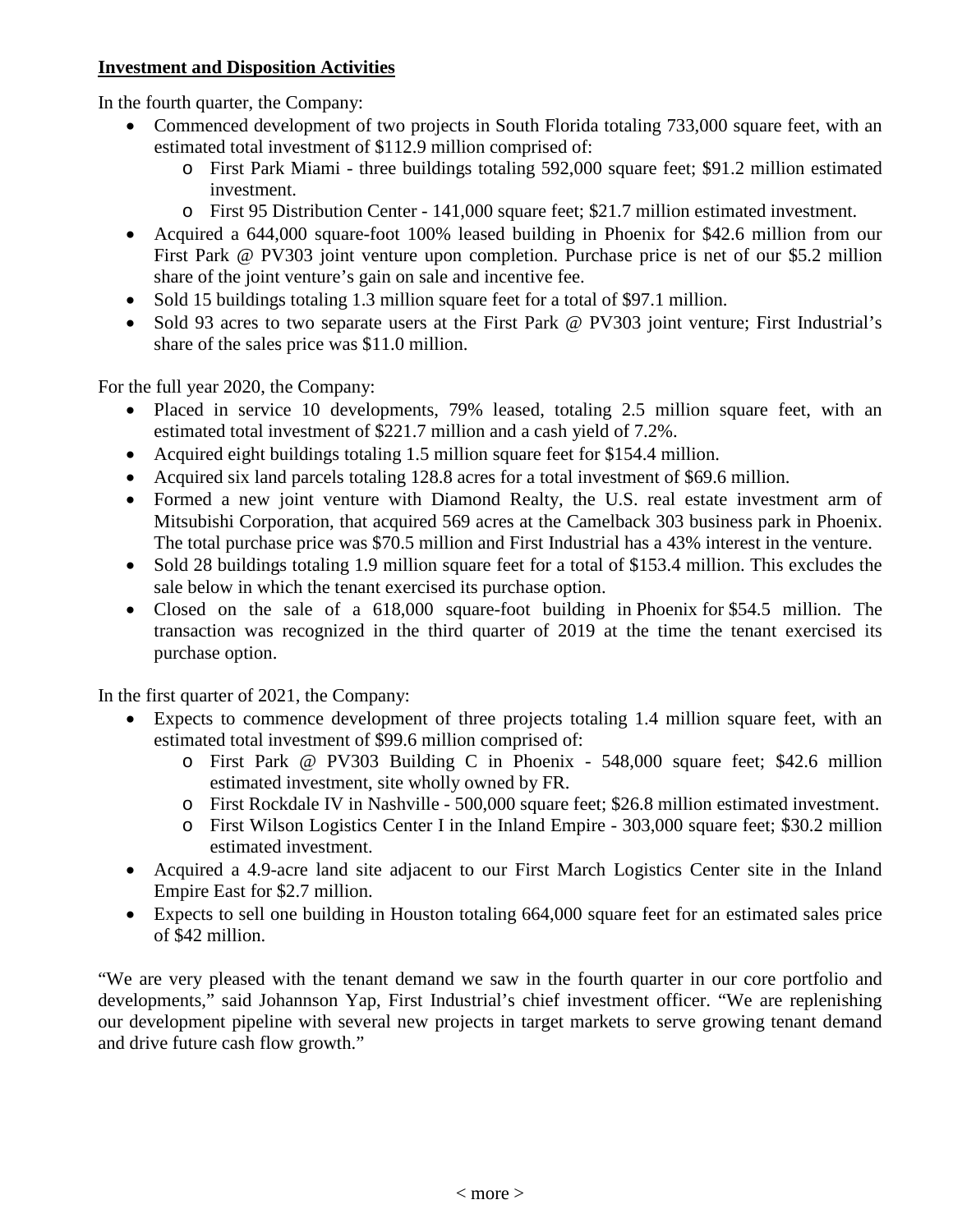#### **Common Stock Dividend Increased**

The board of directors declared a common dividend of \$0.27 per share/unit for the quarter ending March 31, 2021 payable on April 19, 2021 to stockholders of record on March 31, 2021. The new dividend rate represents an 8.0% increase from the prior rate of \$0.25 per share/unit. This represents a payout ratio of approximately 69% of our anticipated 2021 Adjusted Funds from Operations (AFFO) as defined in our supplemental report.

#### **Outlook for 2021**

"We are optimistic about the economic recovery strengthening as COVID-19 vaccines are distributed, treatments continue to advance, and business activity broadens," added Mr. Baccile. "We are wellpositioned to grow as we serve the expanding needs of our customers, deploying our existing land positions and adding new sites sourced by our team."

|                                                            | Low End of        | High End of                           |  |  |  |
|------------------------------------------------------------|-------------------|---------------------------------------|--|--|--|
|                                                            | Guidance for 2021 | Guidance for 2021<br>(Per share/unit) |  |  |  |
|                                                            | (Per share/unit)  |                                       |  |  |  |
|                                                            |                   |                                       |  |  |  |
| Net Income                                                 | S<br>1.06         | 1.16<br>S                             |  |  |  |
| Add: Real Estate Depreciation/Amortization                 | 0.98              | 0.98                                  |  |  |  |
| Less: Projected Gain on Sale of Real Estate <sup>(1)</sup> | (0.19)            | (0.19)                                |  |  |  |
|                                                            |                   |                                       |  |  |  |
| FFO (NAREIT Definition)                                    | S<br>1.85         | 1.95                                  |  |  |  |

(1) Gain on sale of real estate through February 10, 2021 plus projected gain from the anticipated sale of a property in Houston to close in the first quarter for a sales price of approximately \$42 million.

The following assumptions were used for guidance:

- Average quarter-end in service occupancy of 95.5% to 96.5%.
- Same store NOI growth on a cash basis before termination fees of 3.0% to 4.0% for the full year. This range assumes 2021 bad debt expense of \$2.0 million which is consistent with last year's pre-pandemic assumption and compares to \$1.8 million of realized bad debt expense in 2020.
- General and administrative expense of approximately \$33.0 million to \$34.0 million.
- Includes the incremental costs expected in 2021 related to the Company's developments completed and under construction as of December 31, 2020 and the aforementioned first quarter 2021 starts of First Park @ PV303 Building C, First Rockdale IV and First Wilson Logistics Center I. In total, the Company expects to capitalize \$0.05 per share of interest in 2021.
- Reflects the expected payoff of an approximately \$57.7 million secured debt maturity in the third quarter with an interest rate of 4.85%.
- Reflects the impact of the expected first quarter sale of the 664,000 square-foot building in Houston discussed above.
- Other than the transactions discussed in this release, guidance does not include the impact of:
	- o any future debt repurchases prior to maturity or future debt issuances,
	- o any future investments or property sales, or
	- o any future equity issuances.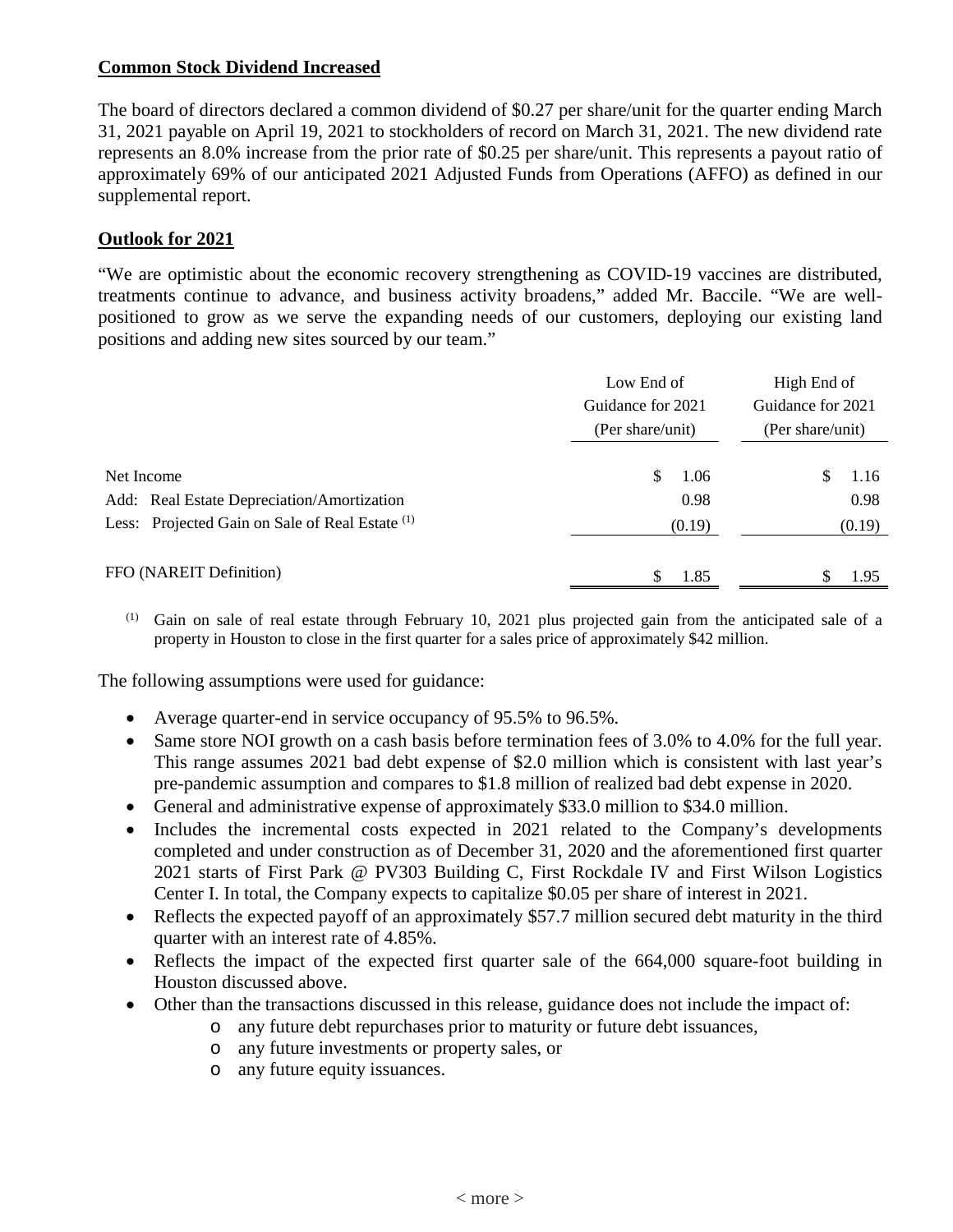### **Conference Call**

First Industrial will host its quarterly conference call on Thursday, February 11, 2021 at 10:00 a.m. CST (11:00 a.m. EST). The conference call may be accessed by dialing (866) 542-2938 and entering the conference ID 4091295. The conference call will also be webcast live on the Investors page of the Company's website at [www.firstindustrial.com.](http://www.firstindustrial.com/) The replay will also be available on the website.

The Company's fourth quarter and full year 2020 supplemental information can be viewed at [www.firstindustrial.com](http://www.firstindustrial.com/) under the "Investors" tab.

#### **FFO Definition**

In accordance with the NAREIT definition of FFO, First Industrial calculates FFO to be equal to net income available to First Industrial Realty Trust, Inc.'s common stockholders and participating securities, plus depreciation and other amortization of real estate, plus impairment of real estate, minus gain or plus loss on sale of real estate, net of any income tax provision or benefit associated with the sale of real estate. First Industrial also excludes the same adjustments from its share of net income from unconsolidated joint ventures.

#### **About First Industrial Realty Trust, Inc.**

First Industrial Realty Trust, Inc. (NYSE: FR) is a leading fully integrated owner, operator, and developer of industrial real estate with a track record of providing industry-leading customer service to multinational corporations and regional customers. Across major markets in the United States, our local market experts manage, lease, buy, (re)develop, and sell bulk and regional distribution centers, light industrial, and other industrial facility types. In total, we own and have under development approximately 64.1 million square feet of industrial space as of December 31, 2020. For more information, please visit us at [www.firstindustrial.com.](http://www.firstindustrial.com/)

#### **Forward-Looking Information**

*This press release and the presentation to which it refers may contain forward-looking statements within the meaning of Section 27A of the Securities Act of 1933, and Section 21E of the Securities Exchange Act of 1934. We intend for such forward-looking statements to be covered by the safe harbor provisions for forward-looking statements contained in the Private Securities Litigation Reform Act of 1995. Forward-looking statements are based on certain assumptions and describe our future plans, strategies and expectations, and are generally identifiable by use of the words "believe," "expect," "plan," "intend," "anticipate," "estimate," "project," "seek," "target," "potential," "focus," "may," "will," "should" or similar words. Although we believe the expectations reflected in forward-looking statements are based upon reasonable assumptions, we can give no assurance that our expectations will be attained or that results will not materially differ. Factors which could have a materially adverse effect on our operations and future prospects include, but are not limited to: changes in national, international, regional and local economic conditions generally and real estate markets specifically; changes in legislation/regulation (including changes to laws governing the taxation of real estate investment trusts) local economic conditions generally and real estate markets specifically; changes in legislation/regulation (including changes to laws governing the taxation of real estate investment trusts) and actions of regulatory authorities; the uncertainty and economic impact of pandemics, epidemics or other public health emergencies or fear of such events, such as the recent outbreak of coronavirus disease 2019 (COVID-19); our ability to qualify and maintain our status as a real estate investment trust; the availability and attractiveness of financing (including both public and private capital) and changes in interest rates; the availability and attractiveness of terms of additional debt repurchases; our ability to retain our credit agency ratings; our ability to comply with applicable financial covenants;*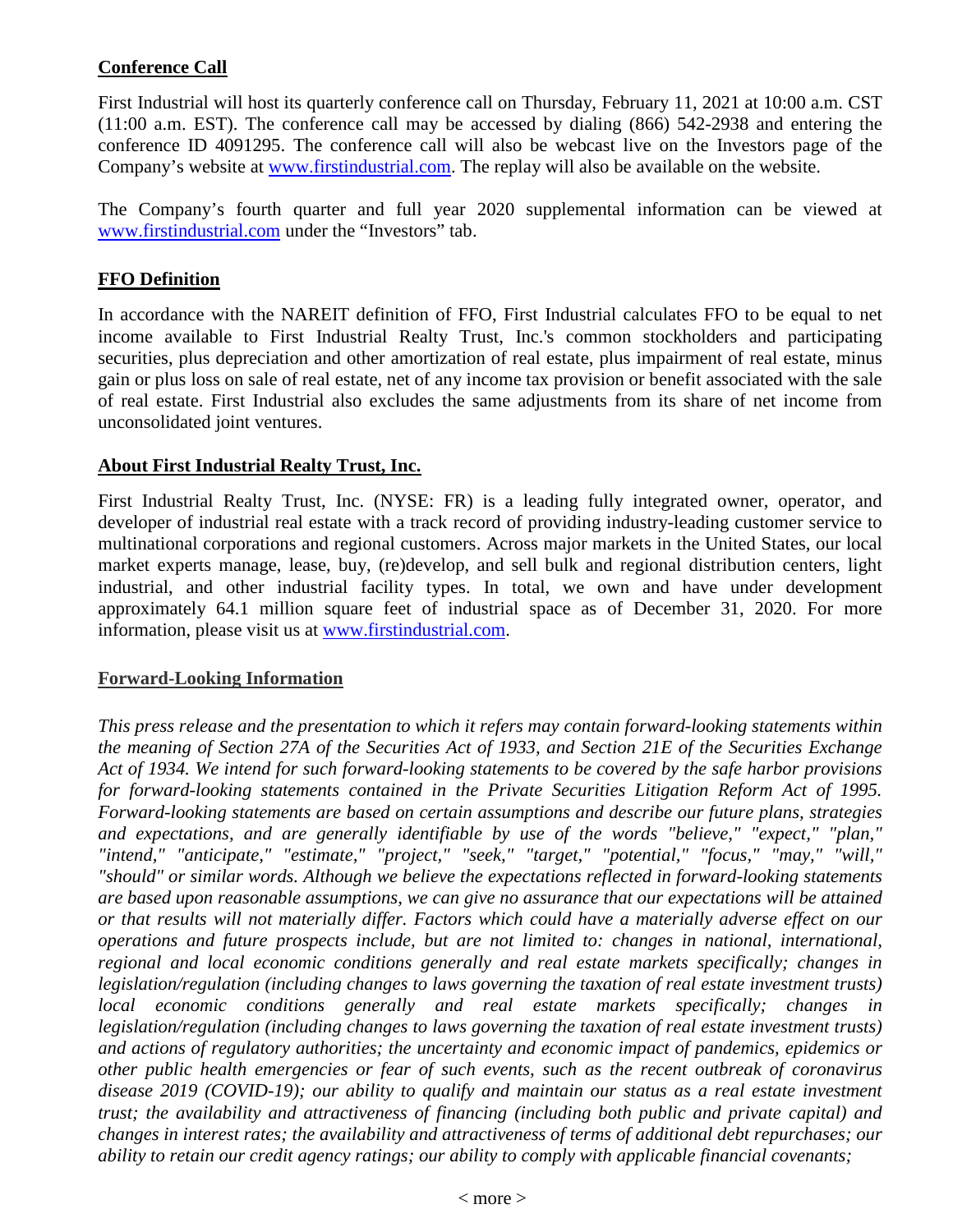*our competitive environment; changes in supply, demand and valuation of industrial properties and land in our current and potential market areas; our ability to identify, acquire, develop and/or manage properties on favorable terms; our ability to dispose of properties on favorable terms; our ability to manage the integration of properties we acquire; potential liability relating to environmental matters; defaults on or non-renewal of leases by our tenants; decreased rental rates or increased vacancy rates; higher-than-expected real estate construction costs and delays in development or lease-up schedules; potential natural disasters and other potentially catastrophic events such as acts of war and/or terrorism; litigation, including costs associated with prosecuting or defending claims and any adverse outcomes; risks associated with our investments in joint ventures, including our lack of sole decisionmaking authority; and other risks and uncertainties described under the heading "Risk Factors" and elsewhere in our annual report on Form 10-K for the year ended December 31, 2019, as well as those risks and uncertainties discussed from time to time in our other Exchange Act reports and in our other public filings with the SEC. We caution you not to place undue reliance on forward-looking statements, which reflect our outlook only and speak only as of the date of this press release or the dates indicated in the statements. We assume no obligation to update or supplement forward-looking statements. For further information on these and other factors that could impact us and the statements contained herein, reference should be made to our filings with the SEC.*

A schedule of selected financial information is attached.

Contact: Art Harmon Vice President, Investor Relations and Marketing (312) 344-4320

< more >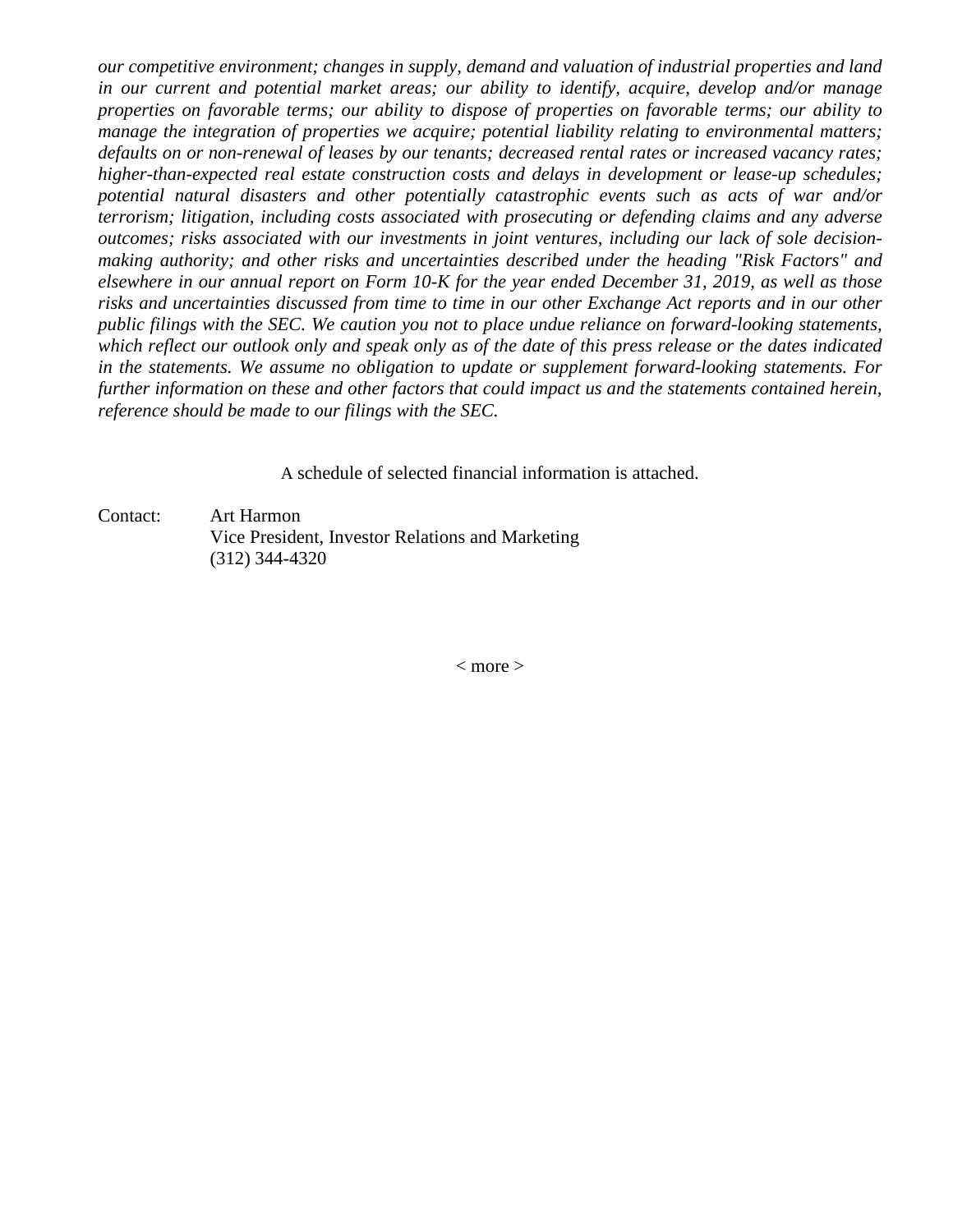#### **FIRST INDUSTRIAL REALTY TRUST, INC. Selected Financial Data (Unaudited) (In thousands except per share/Unit data)**

|                                                                                                                      |              | <b>Three Months Ended</b> |    | <b>Twelve Months Ended</b> |    |              |          |              |
|----------------------------------------------------------------------------------------------------------------------|--------------|---------------------------|----|----------------------------|----|--------------|----------|--------------|
|                                                                                                                      |              | December 31,              |    | December 31,               |    | December 31, |          | December 31, |
|                                                                                                                      |              | 2020                      |    | 2019                       |    | 2020         |          | 2019         |
| <b>Statements of Operations and Other Data:</b>                                                                      |              |                           |    |                            |    |              |          |              |
| <b>Total Revenues</b>                                                                                                | \$           | 112,289                   | \$ | 110,758                    | \$ | 448,028      | \$       | 425,984      |
| Property Expenses                                                                                                    |              | (31,708)                  |    | (30, 642)                  |    | (119, 195)   |          | (116, 585)   |
| General and Administrative (a)                                                                                       |              | (7,878)                   |    | (8,040)                    |    | (32, 848)    |          | (28, 569)    |
| Depreciation of Corporate FF&E                                                                                       |              | (213)                     |    | (186)                      |    | (824)        |          | (713)        |
| Depreciation and Other Amortization of Real Estate                                                                   |              | (31,893)                  |    | (31,065)                   |    | (128, 814)   |          | (120, 516)   |
|                                                                                                                      |              |                           |    |                            |    |              |          |              |
| <b>Total Expenses</b>                                                                                                |              | (71,692)                  |    | (69, 933)                  |    | (281, 681)   |          | (266, 383)   |
| Gain on Sale of Real Estate                                                                                          |              | 57,157                    |    | 71,564                     |    | 86,751       |          | 124,942      |
| <b>Interest Expense</b>                                                                                              |              | (13, 429)                 |    | (12,708)                   |    | (51,293)     |          | (50,273)     |
| Amortization of Debt Issuance Costs                                                                                  |              | (951)                     |    | (788)                      |    | (3, 428)     |          | (3,218)      |
| Income from Operations Before Equity in Income (Loss) of                                                             |              |                           |    |                            |    |              |          |              |
| <b>Joint Ventures and Income Tax Provision</b>                                                                       |              | 83,374                    |    | 98,893                     |    | 198,377      |          | 231,052      |
| Equity in Income (Loss) of Joint Ventures                                                                            |              | 4,436                     |    | (53)                       |    | 4,200        |          | 16,235       |
| <b>Income Tax Provision</b>                                                                                          |              | (2,303)                   |    | (14)                       |    | (2, 408)     |          | (3,406)      |
| <b>Net Income</b>                                                                                                    |              | 85,507                    |    | 98,826                     |    | 200,169      |          | 243,881      |
| Net Income Attributable to the Noncontrolling Interests                                                              |              | (1,780)                   |    | (1,965)                    |    | (4,180)      |          | (5,106)      |
| Net Income Available to First Industrial Realty Trust, Inc.'s                                                        |              |                           |    |                            |    |              |          |              |
| <b>Common Stockholders and Participating Securities</b>                                                              | S,           | 83,727                    | S  | 96,861                     | S  | 195,989      | <b>S</b> | 238,775      |
| FIRST INDUSTRIAL REALTY TRUST, INC.'S COMMON<br>STOCKHOLDERS AND PARTICIPATING SECURITIES TO<br>FFO (b) AND AFFO (b) |              |                           |    |                            |    |              |          |              |
| Net Income Available to First Industrial Realty Trust, Inc.'s                                                        |              |                           |    |                            |    |              |          |              |
| <b>Common Stockholders and Participating Securities</b>                                                              | \$           | 83,727                    | \$ | 96,861                     | \$ | 195,989      | \$       | 238,775      |
|                                                                                                                      |              |                           |    |                            |    |              |          |              |
| Depreciation and Other Amortization of Real Estate                                                                   |              | 31,893                    |    | 31,065                     |    | 128,814      |          | 120,516      |
| Noncontrolling Interests                                                                                             |              | 1,780                     |    | 1,965                      |    | 4,180        |          | 5,106        |
| Gain on Sale of Real Estate                                                                                          |              | (57, 157)                 |    | (71, 564)                  |    | (86,751)     |          | (124, 942)   |
| Gain on Sale of Real Estate from Joint Ventures                                                                      |              | (4, 443)                  |    |                            |    | (4, 443)     |          | (16,714)     |
| Income Tax Provision - Allocable to Gain on Sale of Real Estate                                                      |              |                           |    |                            |    |              |          |              |
| including Joint Ventures                                                                                             |              | 2,198                     |    |                            |    | 2,198        |          | 3,095        |
| Funds From Operations (NAREIT) ("FFO") (b)                                                                           |              | 57,998                    |    | 58,327                     |    | 239,987      |          | 225,836      |
| Amortization of Equity Based Compensation                                                                            |              | 3,104                     |    | 2,431                      |    | 12,931       |          | 8,376        |
| Amortization of Debt Discounts and Hedge Costs                                                                       |              | 104                       |    | 104                        |    | 416          |          | 239          |
| Amortization of Debt Issuance Costs                                                                                  |              | 951                       |    | 788                        |    | 3,428        |          | 3,218        |
| Depreciation of Corporate FF&E                                                                                       |              | 213                       |    | 186                        |    | 824          |          | 713          |
| Non-incremental Building Improvements                                                                                |              |                           |    |                            |    |              |          |              |
|                                                                                                                      |              | (5,744)                   |    | (6,007)                    |    | (15,935)     |          | (13,809)     |
| Non-incremental Leasing Costs                                                                                        |              | (13, 641)                 |    | (8,510)                    |    | (27, 347)    |          | (20, 139)    |
| Capitalized Interest                                                                                                 |              | (1,818)                   |    | (1, 596)                   |    | (6, 847)     |          | (5,757)      |
| Capitalized Overhead<br>Straight-Line Rent, Amortization of Above (Below) Market Leases                              |              | (1,104)                   |    | (767)                      |    | (4,936)      |          | (3,225)      |
| and Lease Inducements                                                                                                |              | (2,505)                   |    | (3,810)                    |    | (9,939)      |          | (11,570)     |
| <b>Adjusted Funds From Operations ("AFFO") (b)</b>                                                                   | $\mathbf{s}$ | 37,558                    | \$ | 41,146                     | \$ | 192,582      | \$       | 183,882      |
|                                                                                                                      |              |                           |    |                            |    |              |          |              |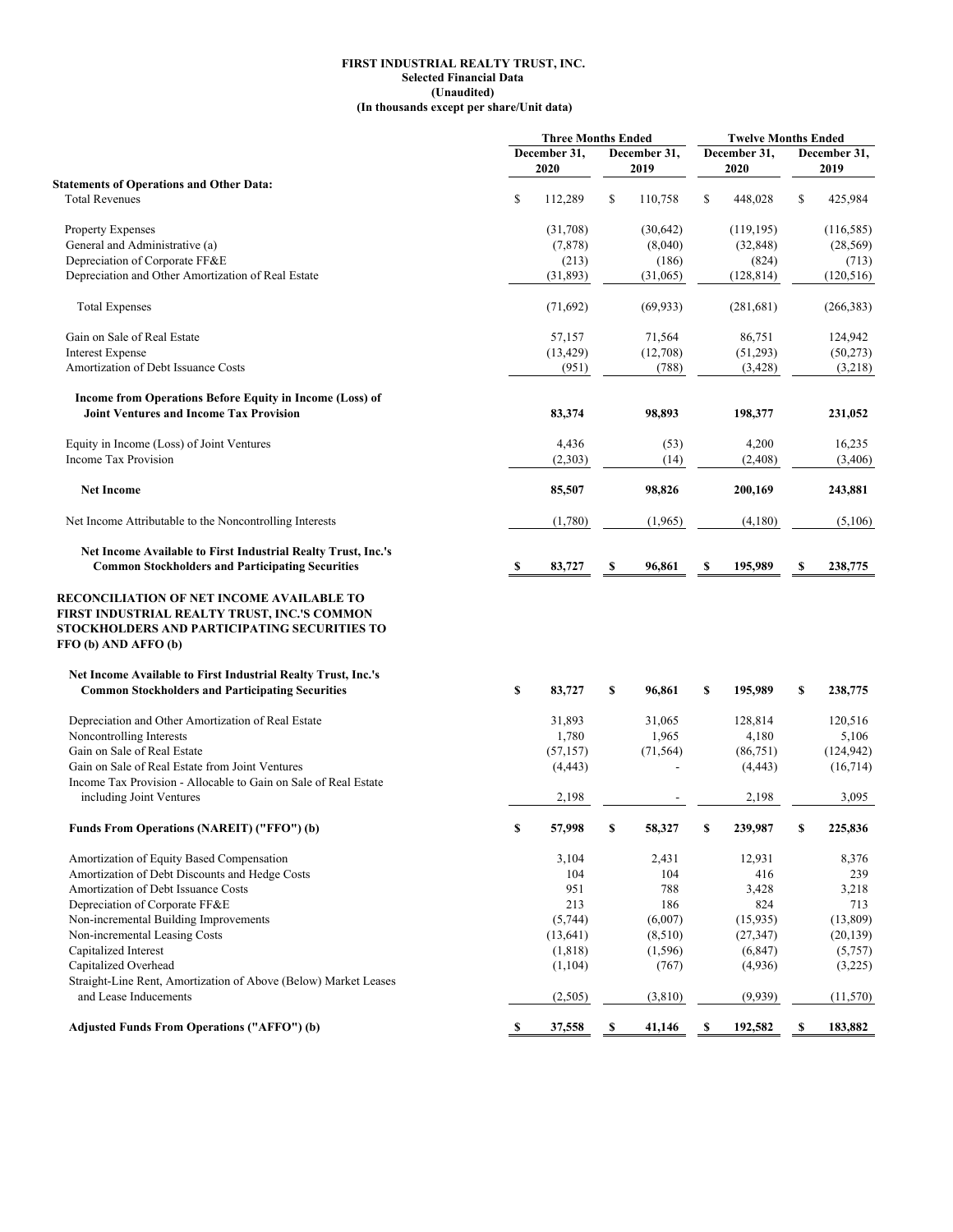#### **(Unaudited) (In thousands except per share/Unit data) FIRST INDUSTRIAL REALTY TRUST, INC. Selected Financial Data**

| RECONCILIATION OF NET INCOME AVAILABLE TO<br>FIRST INDUSTRIAL REALTY TRUST, INC.'S COMMON | <b>Three Months Ended</b> |              |    |              | <b>Twelve Months Ended</b> |              |             |                   |  |  |
|-------------------------------------------------------------------------------------------|---------------------------|--------------|----|--------------|----------------------------|--------------|-------------|-------------------|--|--|
| STOCKHOLDERS AND PARTICIPATING SECURITIES TO<br>ADJUSTED EBITDA (b) AND NOI (b)           |                           | December 31, |    | December 31, |                            | December 31, |             | December 31,      |  |  |
|                                                                                           |                           | 2020         |    | 2019         |                            | 2020         | 2019        |                   |  |  |
| Net Income Available to First Industrial Realty Trust, Inc.'s                             |                           |              |    |              |                            |              |             |                   |  |  |
| <b>Common Stockholders and Participating Securities</b>                                   | \$                        | 83,727       | \$ | 96,861       | \$                         | 195,989      | \$          | 238,775           |  |  |
| <b>Interest Expense</b>                                                                   |                           | 13,429       |    | 12,708       |                            | 51,293       |             | 50,273            |  |  |
| Depreciation and Other Amortization of Real Estate                                        |                           | 31,893       |    | 31,065       |                            | 128,814      |             | 120,516           |  |  |
| Severance and Retirement Benefit Expense (a)                                              |                           |              |    |              |                            | 1,204        |             |                   |  |  |
| Income Tax Provision - Not Allocable to Gain on Sale of Real Estate                       |                           | 105          |    | 14           |                            | 210          |             | 311               |  |  |
| Income Tax Provision - Allocable to Gain on Sale of Real Estate                           |                           |              |    |              |                            |              |             |                   |  |  |
| including Joint Ventures                                                                  |                           | 2,198        |    |              |                            | 2,198        |             | 3,095             |  |  |
| Noncontrolling Interests                                                                  |                           | 1,780        |    | 1,965        |                            | 4,180        |             | 5,106             |  |  |
| Amortization of Debt Issuance Costs<br>Depreciation of Corporate FF&E                     |                           | 951<br>213   |    | 788<br>186   |                            | 3,428<br>824 |             | 3,218             |  |  |
| Gain on Sale of Real Estate                                                               |                           | (57, 157)    |    | (71, 564)    |                            | (86,751)     |             | 713<br>(124, 942) |  |  |
| Gain on Sale of Real Estate from Joint Ventures                                           |                           | (4, 443)     |    |              |                            | (4, 443)     |             | (16, 714)         |  |  |
|                                                                                           |                           |              |    |              |                            |              |             |                   |  |  |
| <b>Adjusted EBITDA (b)</b>                                                                | \$                        | 72,696       | \$ | 72,023       | \$                         | 296,946      | \$          | 280,351           |  |  |
| General and Administrative (a)                                                            |                           | 7,878        |    | 8,040        |                            | 31,644       |             | 28,569            |  |  |
| FFO from Joint Ventures                                                                   |                           | 7            |    | 53           |                            | 243          |             | 479               |  |  |
| Net Operating Income ("NOI") (b)                                                          | \$                        | 80,581       | \$ | 80,116       | \$                         | 328,833      | \$          | 309,399           |  |  |
| Non-Same Store NOI                                                                        |                           | (9,028)      |    | (9, 331)     |                            | (44,910)     |             | (32, 923)         |  |  |
| Same Store NOI Before Same Store Adjustments (b)                                          | \$                        | 71,553       | \$ | 70,785       | \$                         | 283,923      | \$          | 276,476           |  |  |
| Straight-line Rent                                                                        |                           | (712)        |    | (472)        |                            | (1,034)      |             | (5,141)           |  |  |
| Above (Below) Market Lease Amortization                                                   |                           | (230)        |    | (267)        |                            | (941)        |             | (1,056)           |  |  |
| Lease Termination Fees                                                                    |                           | (10)         |    | (344)        |                            | (713)        |             | (1,012)           |  |  |
| Same Store NOI (Cash Basis without Termination Fees) (b)                                  | S                         | 70,601       | S  | 69,702       | S                          | 281,235      | S           | 269,267           |  |  |
| Weighted Avg. Number of Shares/Units Outstanding - Basic                                  |                           | 130,929      |    | 128,837      |                            | 129,752      |             | 128,831           |  |  |
| Weighted Avg. Number of Shares Outstanding - Basic                                        |                           | 128,919      |    | 126,682      |                            | 127,711      |             | 126,392           |  |  |
| Weighted Avg. Number of Shares/Units Outstanding - Diluted                                |                           | 131,339      |    | 129,308      |                            | 130,127      |             | 129,241           |  |  |
| Weighted Avg. Number of Shares Outstanding - Diluted                                      |                           | 129,125      |    | 127,030      |                            | 127,904      |             | 126,691           |  |  |
| Per Share/Unit Data:                                                                      |                           |              |    |              |                            |              |             |                   |  |  |
| Net Income Available to First Industrial Realty Trust, Inc.'s                             |                           |              |    |              |                            |              |             |                   |  |  |
| Common Stockholders and Participating Securities                                          | \$                        | 83,727       | \$ | 96,861       | S                          | 195,989      | \$          | 238,775           |  |  |
| Less: Allocation to Participating Securities                                              |                           | (137)        |    | (199)        |                            | (314)        |             | (518)             |  |  |
| Net Income Available to First Industrial Realty Trust, Inc.'s Common Stockholders         | \$                        | 83,590       | \$ | 96,662       | \$                         | 195,675      | \$          | 238,257           |  |  |
| Basic Per Share                                                                           | \$                        | 0.65         | \$ | 0.76         | \$                         | 1.53         | $\mathbb S$ | 1.89              |  |  |
| Diluted Per Share                                                                         | \$                        | 0.65         | \$ | 0.76         | \$                         | 1.53         | \$          | 1.88              |  |  |
| FFO (NAREIT) (b)                                                                          | \$                        | 57,998       | \$ | 58,327       | \$                         | 239,987      | \$          | 225,836           |  |  |
| Less: Allocation to Participating Securities                                              |                           | (196)        |    | (186)        |                            | (791)        |             | (679)             |  |  |
| FFO (NAREIT) Allocable to Common Stockholders and Unitholders                             | \$                        | 57,802       | \$ | 58,141       | \$                         | 239,196      | \$          | 225,157           |  |  |
| Basic Per Share/Unit                                                                      | \$                        | 0.44         | \$ | 0.45         | \$                         | 1.84         | \$          | 1.75              |  |  |
| Diluted Per Share/Unit                                                                    | \$                        | 0.44         | \$ | 0.45         | \$                         | 1.84         | \$          | 1.74              |  |  |
| Common Dividends/Distributions Per Share/Unit                                             | \$                        | 0.25         | \$ | 0.23         | \$                         | 1.00         | \$          | 0.92              |  |  |
| <b>Balance Sheet Data (end of period):</b>                                                |                           | December 31, |    | December 31, |                            |              |             |                   |  |  |
|                                                                                           |                           | 2020         |    | 2019         |                            |              |             |                   |  |  |
| Gross Real Estate Investment                                                              | \$                        | 4,087,633    | \$ | 3,830,209    |                            |              |             |                   |  |  |

 Total Assets 3,518,828 3,791,938 Debt 1,594,641 1,483,565 Total Liabilities 1,844,618 1,720,565 Total Equity 1,947,320 1,798,263